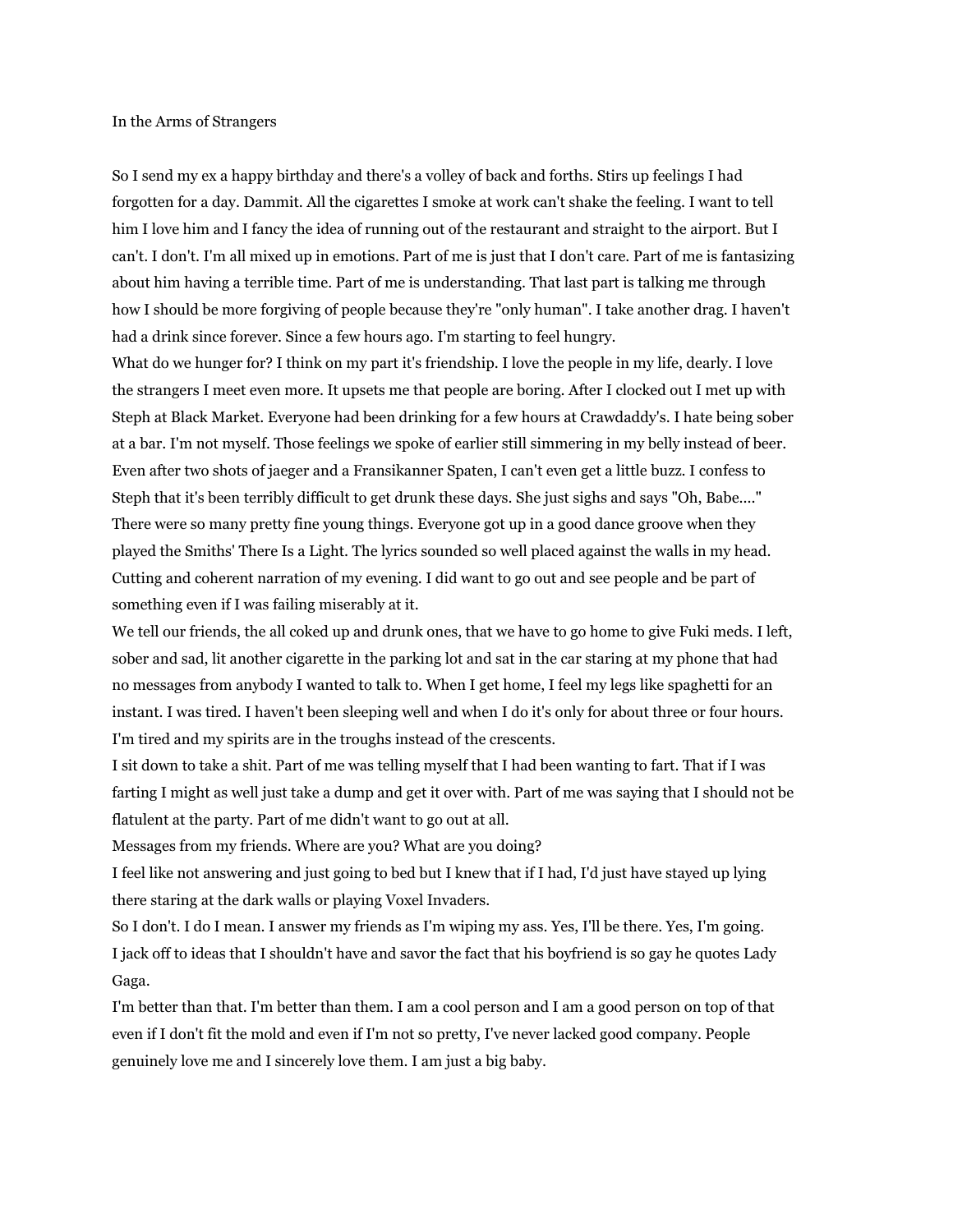So I wash my hands, put on antiperspirant, look myself in the mirror and post something inspirational on the Facebook. It took an inner dialogue with myself to realize again that things aren't so gloomy. I empty a water bottle someone had left earlier and fill it a quarter ways with vodka and a quarter ways with cheap orange sugar drink. Tampico. Walk myself over to Steph's just as one of her friends, Diana, another sober soul at the bar, is leaving.

We make plans. The kind of plans no one ever intends to follow through with. I walk up the stairs and as I walk up towards Steph's door, in the dark din of the hallway, a light flickers. I take it as another conversation with God. This is where I should be. Good thing I came out.

Inside I'm greeted with hellos and hugs and two strangers. Two girls that i've never met. I think one is named Belinda and the other Ellie. I hand the bottle around and everybody winces. Pussies. Inside I revel, proud of myself and confident in my lack of taste buds. They say that thing's all vodka. I say it's not. Something so orange can't be. Also I know it's half and half so I just stare.

It's a limbo party. The launching pad. Spring board into the water. Someone says we should go to Fresca's house. That she's invited. Naturally my coked out friend invites the entire shin-dig. We drive over and are received tepidly so me and Janice, this big boobie hoe who I love, we suggest walking over across the street. Their lights are on. Surely there is a party.

We walk over and are frigidly invited to remain on the the patio, the owner's guarding the front door like a fat kid guards a bag of chips. Steph hadn't wanted to come anyhow. She's had intimate affairs with a few of the roommates. I lie, just two I think. But she's really not feeling it and after our little clan gets the brush off, after one of the people from that house audibly says that they have no booze. No booze but beers in their hands. I proffer that we head back to my place. I just bought a gallon of vodka today and it's still more than half ways.

So we make our way back. Back to the Circle K and back to my apartment behind it. It's beautiful the sound of people running up stairs. The creaking. The anticipation of Sorry the place is a mess. It makes me feel as if I'm using it right. I have this crazy notion that homes should be lived in and guests invited. That although I fear my dishes breaking, I fear living alone in spite of it. I offer food that I made earlier. Not too bad tasting pastas. Everyone's in awe of my digs. They say it's so big. 3 bedrooms etc. Everyone graciously says I'm a good cook and I blush. It's not that bad. It's good food when you're drunk. Janice is at the stove heating it all up. Her boyfriend Rob is slicing that loaf of Italian bread. It's good. It's good to have people in the kitchen near the hearth. It means that your life is alive. That you're being human. That you should forgive yourself for thinking that sometimes you are a demon.

Steve and a few others are in the restroom, I assume, doing blow. Let them. He's been hyper all night. Let them. He's been outrageous but nice.

A gay guy's lying in my bed in the dark under a blanket. His friends are egging me on to go make out. But I don't wanna. I shouldn't have to.